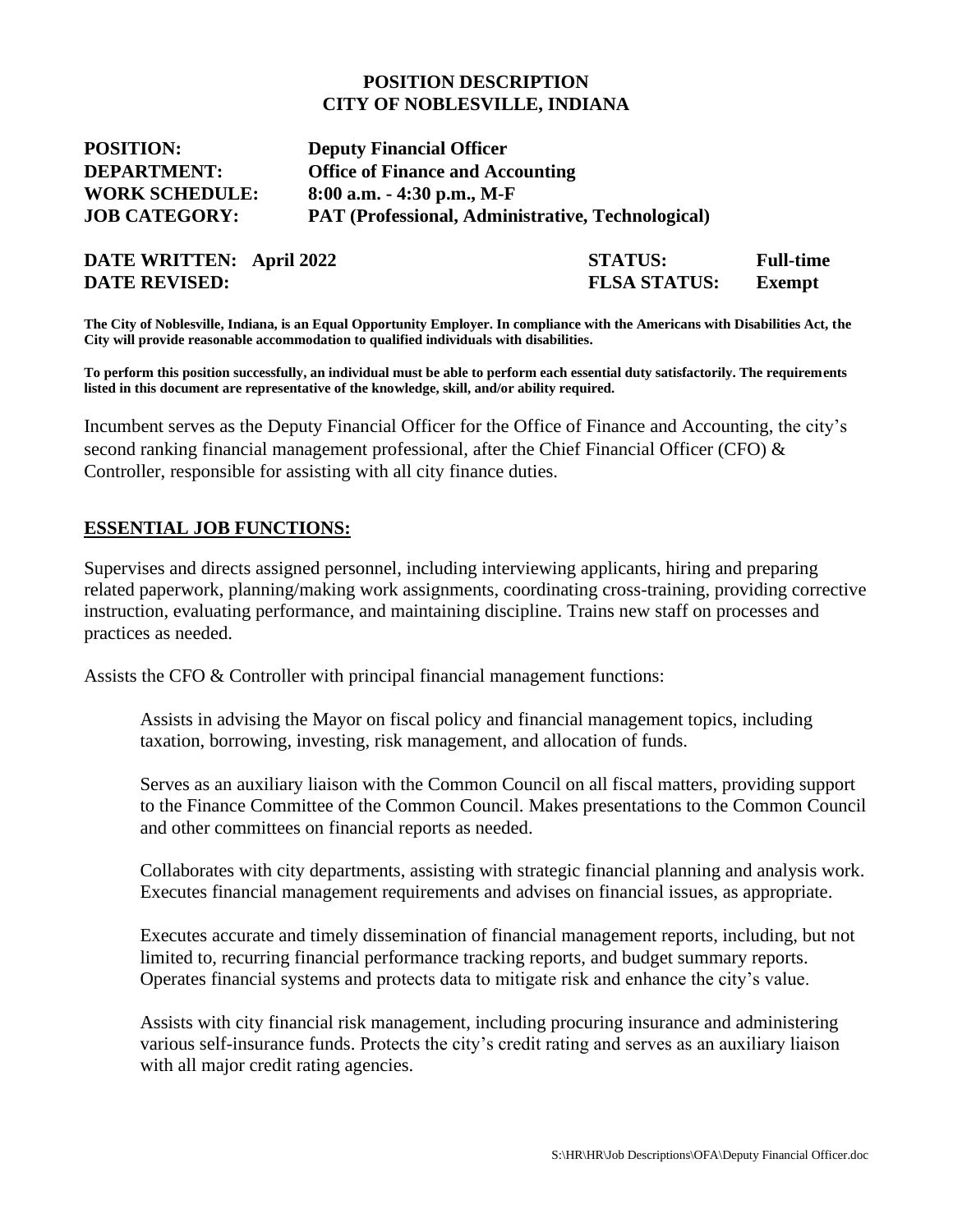Assists the CFO & Controller, and/or Deputy Controller, with accounting duties as specified by Indiana Code 36-4-10-5, including but not limited to:

Serves as the city's primary resource on all municipal budgeting laws, regulations, and processes.

Executes the city's annual budget development process and collaborates with departments to complete tasks.

Administers the city's multi-year capital budget process.

Executes tracking and reporting of funds appropriated by the city's fiscal body, including the encumbrance of funds in accordance with State laws regarding procurement. Serves as an auxiliary liaison with Federal and State agencies that regulate municipal finance.

## **NON-ESSENTIAL JOB FUNCTIONS:**

May perform other duties of CFO & Controller in his/her absence.

Periodically attends training seminars as needed.

Performs related duties as assigned.

# **I. JOB REQUIREMENTS:**

Baccalaureate Degree in Accounting, Economics, Finance, Business, or Public Administration and a minimum of five years of related experience, or equivalent combination of education and experience. Master of Business Administration (MBA), Master of Public Administration (MPA), and/or Government Finance Officers Association's Certified Public Finance Officer (CPFO) designation preferred.

Advanced knowledge of the principles and practices of general governmental and municipal finance, preferably in Indiana. Working knowledge of Federal, State, and City policies, procedures, and legal requirements; and ability to apply such knowledge to a variety of interrelated processes, tasks, and operations.

Advanced knowledge of and ability to make practical application of financial and accounting principles, ability to perform relevant arithmetic and algebraic calculations, and maintain accurate records, including recording and reconciling financial data and creating related reports.

Thorough knowledge of the principles of budgeting and governmental accounting, ability to interpret financial records and reports. Thorough knowledge of the basic financial, statistical, and comparative analysis principles, techniques, and formulas.

Working knowledge of standard city contracts.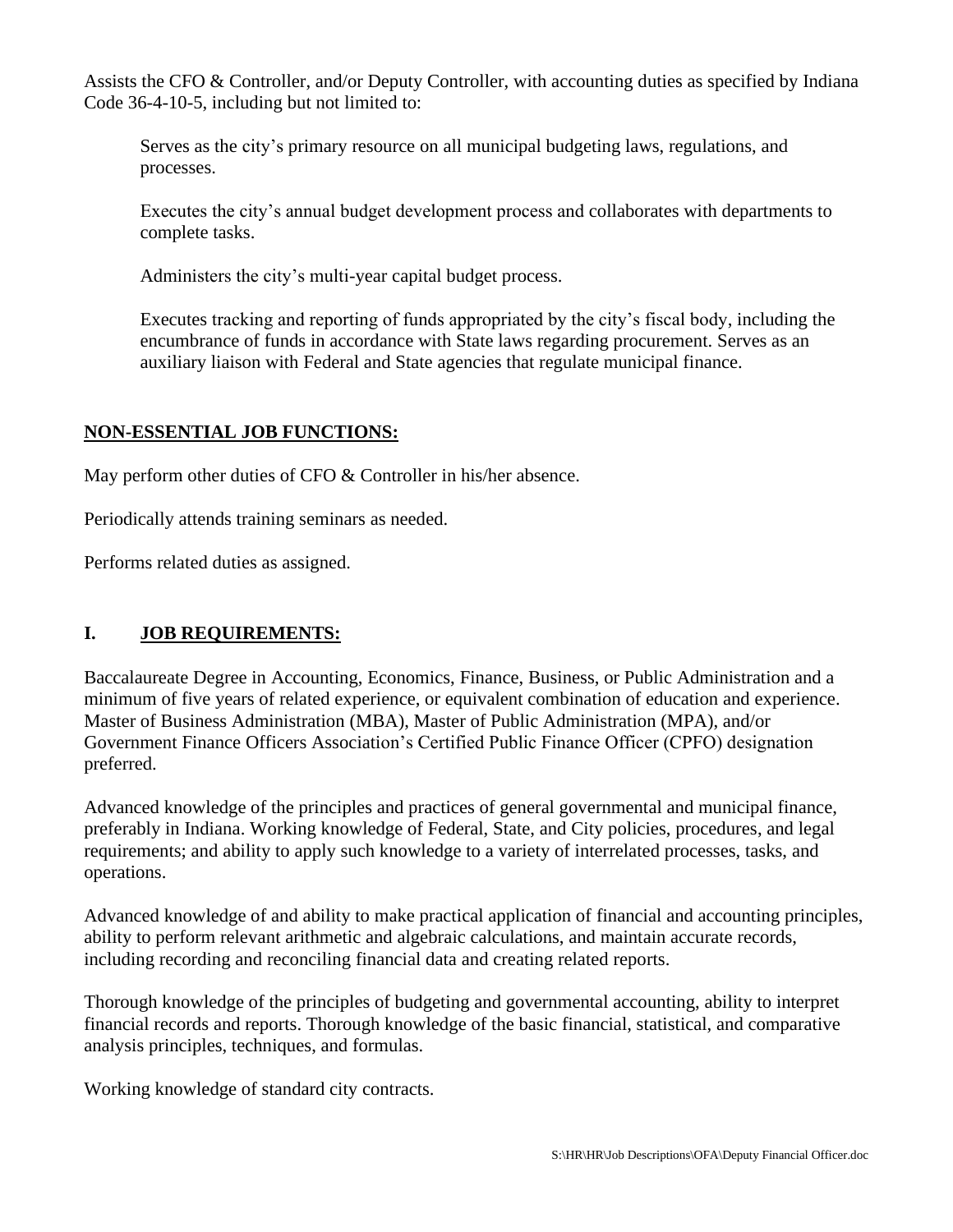Working knowledge of Standard English grammar, spelling and punctuation, and ability to type with speed and accuracy and properly operate a variety of standard office equipment, including computer, printer, telephone, fax machine, postage meter, copier, and calculator. Advanced knowledge of Microsoft Office applications, such as Word, Excel, Outlook, Teams, and SharePoint.

Ability to develop and set policy governing financial activities of the City.

Ability to supervise and direct assigned personnel, including interviewing applicants, hiring, making work assignments, evaluating performance, and maintaining discipline. Working knowledge of the *City of Noblesville Civilian Employee Personnel Policy Handbook* and ability to apply these regulations/standards to employment.

Ability to understand and follow written and oral instructions, plan and layout assigned work projects, and work alone and with others in a team environment with minimum or no supervision, often under time pressure.

Ability to prepare and make public speaking presentations, and effectively communicate orally and in writing with co-workers, other City departments, funding and regulatory agencies, and the public, including being sensitive to professional ethics, gender, cultural diversities, and disabilities. Ability to maintain accurate records and prepare and submit detailed reports as required.

Ability to work on several tasks at the same time and complete assignments effectively amidst frequent distractions and interruptions.

Ability to occasionally work extended hours and occasionally travel out of town for training/ seminars, sometimes overnight.

Possession of a valid Indiana driver's license, a demonstrated safe driving record, and must remain insurable through the City's liability insurance carrier. (Refer to the Civilian Personnel Policy for additional information.)

## **II. RESPONSIBILITY:**

Incumbent performs a variety of recurring and ad hoc duties requiring consistent attention to detail.

Incumbent works with minimum supervision, with work reviewed for compliance with technical accuracy and adherence to State laws, City ordinances, and City policy guidelines. Errors may result in loss of time for work correction and/or delays affecting other departments/agencies.

# **III. PERSONAL WORK RELATIONSHIPS:**

Incumbent maintains frequent contact with co-workers, other City departments, and occasionally with City Council members and the public for the purpose of exchanging financial information.

Incumbent reports directly to the Chief Financial Officer & Controller.